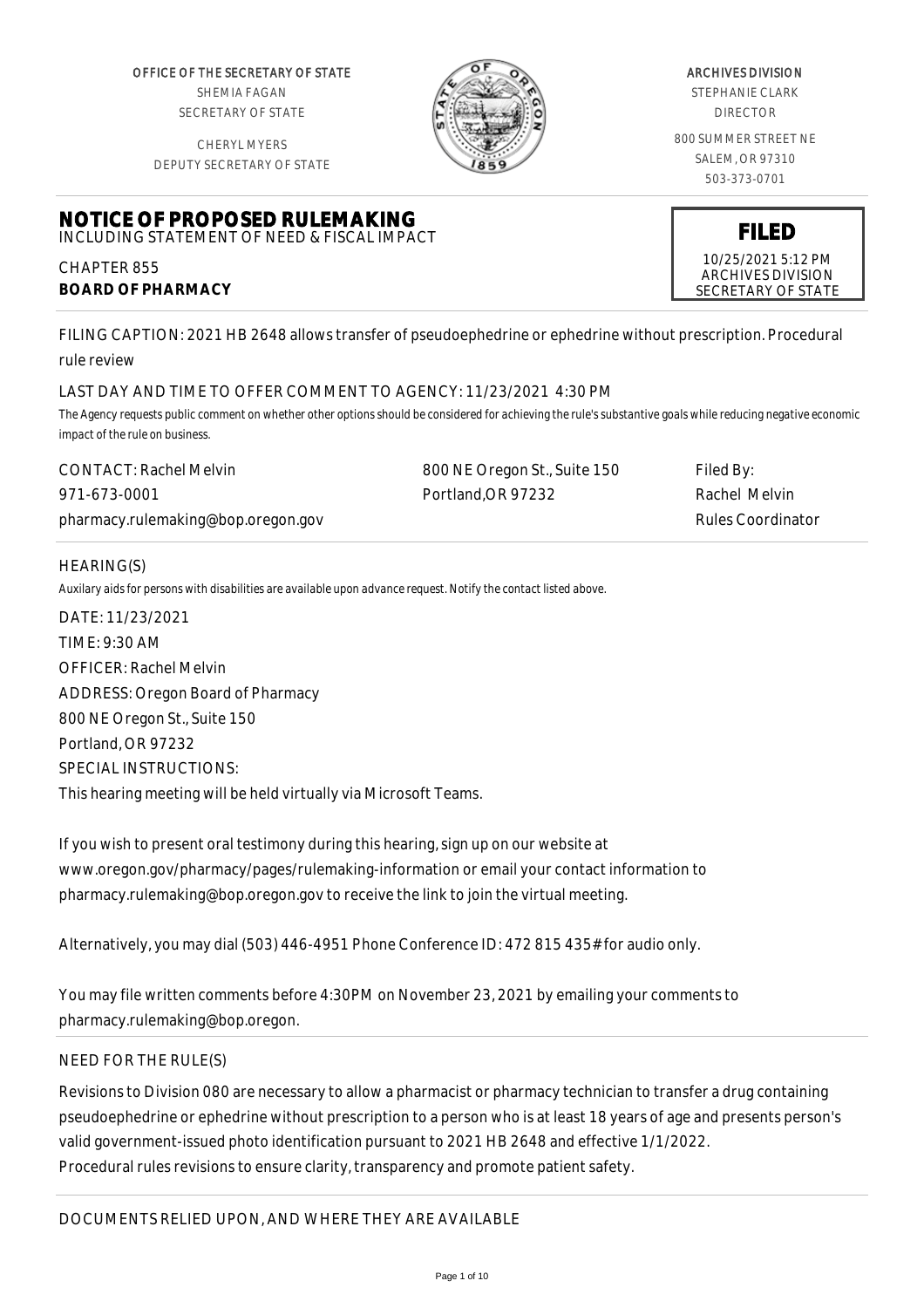2021 HB 2648 and related statutes ORS 475.754 Affirmative defense to unlawfully possessing pseudoephedrine ORS 475.950(2)(f) Failure to report precursor substances transaction. ORS 475.973 Rulemaking authority regarding products containing ephedrine, pseudoephedrine and phenylpropanolamine; records. DEA Pharmacists Manual (v.2020) pg. 90-96 The Combat Methamphetamine Epidemic Act of 2005- Title VII of the USA PATRIOT Improvement and Reauthorization Act of 2005, P.L. 109-177 The Combat Methamphetamine Enhancement Act of 2010, P.L. 111-268 21 CFR 1306 (XX/XX/XXXX) Prescriptions 21 CFR 1307 (XX/XX/XXXX) Miscellaneous 21 CFR 1308 (XX/XX/XXXX) Schedules of Controlled Substances 21 CFR 1314 (XX/XX/XXXX) Retail Sale of Scheduled Listed Chemical Products Table of Exempted Prescription Products (06/26/2021) per 21 CFR 1308.32

FISCAL AND ECONOMIC IMPACT:

No fiscal anticipated.

## COST OF COMPLIANCE:

*(1) Identify any state agencies, units of local government, and members of the public likely to be economically affected by the rule(s). (2) Effect on Small Businesses: (a) Estimate the number and type of small businesses subject to the rule(s); (b) Describe the expected reporting, recordkeeping and administrative activities and cost required to comply with the rule(s); (c) Estimate the cost of professional services, equipment supplies, labor and increased administration required to comply with the rule(s).*

There are no known economic impacts to the Oregon Board of Pharmacy, small businesses or members of the public.

#### DESCRIBE HOW SMALL BUSINESSES WERE INVOLVED IN THE DEVELOPMENT OF THESE RULE(S):

Small businesses were not involved in the development of proposed revisions to these rules.

# WAS AN ADMINISTRATIVE RULE ADVISORY COMMITTEE CONSULTED? NO IF NOT, WHY NOT?

Legislative directive of 2021 HB 2648

#### RULES PROPOSED:

855-041-1030, 855-080-0023, 855-080-0026, 855-080-0028, 855-080-0029, 855-080-0031, 855-080-0080, 855- 080-0085

#### AMEND: 855-041-1030

RULE SUMMARY: Revisions to Division 080 are necessary to allow for the transfer of pseudoephedrine or ephedrine required by 2021 HB 2648. Procedural rules revisions to ensure clarity, transparency and promote patient safety. CHANGES TO RULE:

855-041-1030 Reporting Drug Loss ¶

(1) Disasters, accidents and emergencies which may affect the strength, purity, or labeling of drugs or devices shallmust immediately be reported to the Bboard. The (2) The outlet shall notify the Board in the event of amust ensure that confirmed significant drug loss or

violationany loss related to suspected drug theft of a controlled substance is reported to the board within one  $(1)$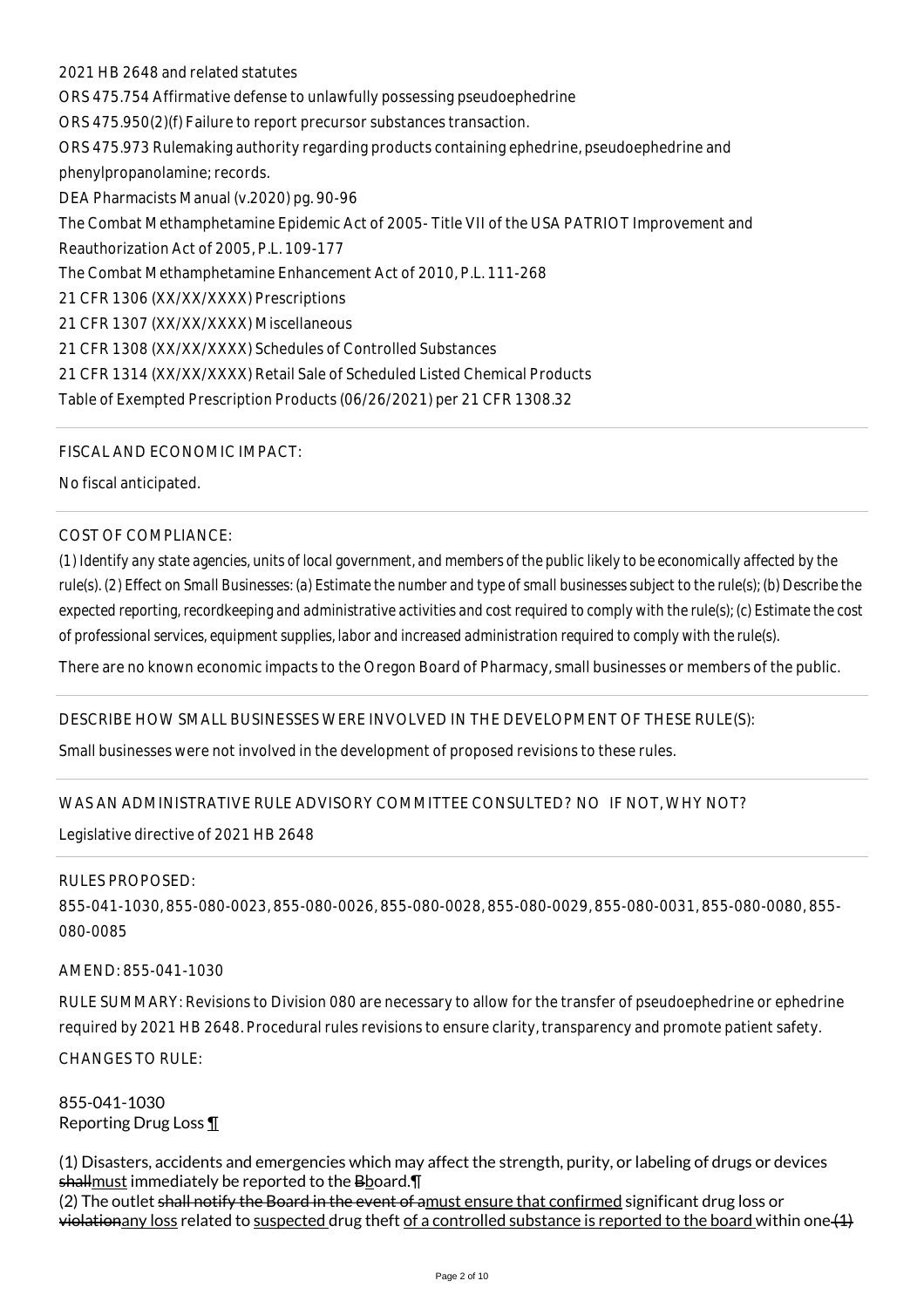business day. ¶

(3) At the time a Report of Theft or Loss of Controlled Substances (D.<del>E.A.EA</del> Form 106) or Report of Theft or Loss of Listed Chemicals (DEA Form 107) is sent to the Drug Enforcement Administration, a copy ishall be sent to the Bboard.

Statutory/Other Authority: ORS 475.035, ORS 689.155, ORS 689.205, ORS 689.305, ORS 689.315 Statutes/Other Implemented: ORS 689.155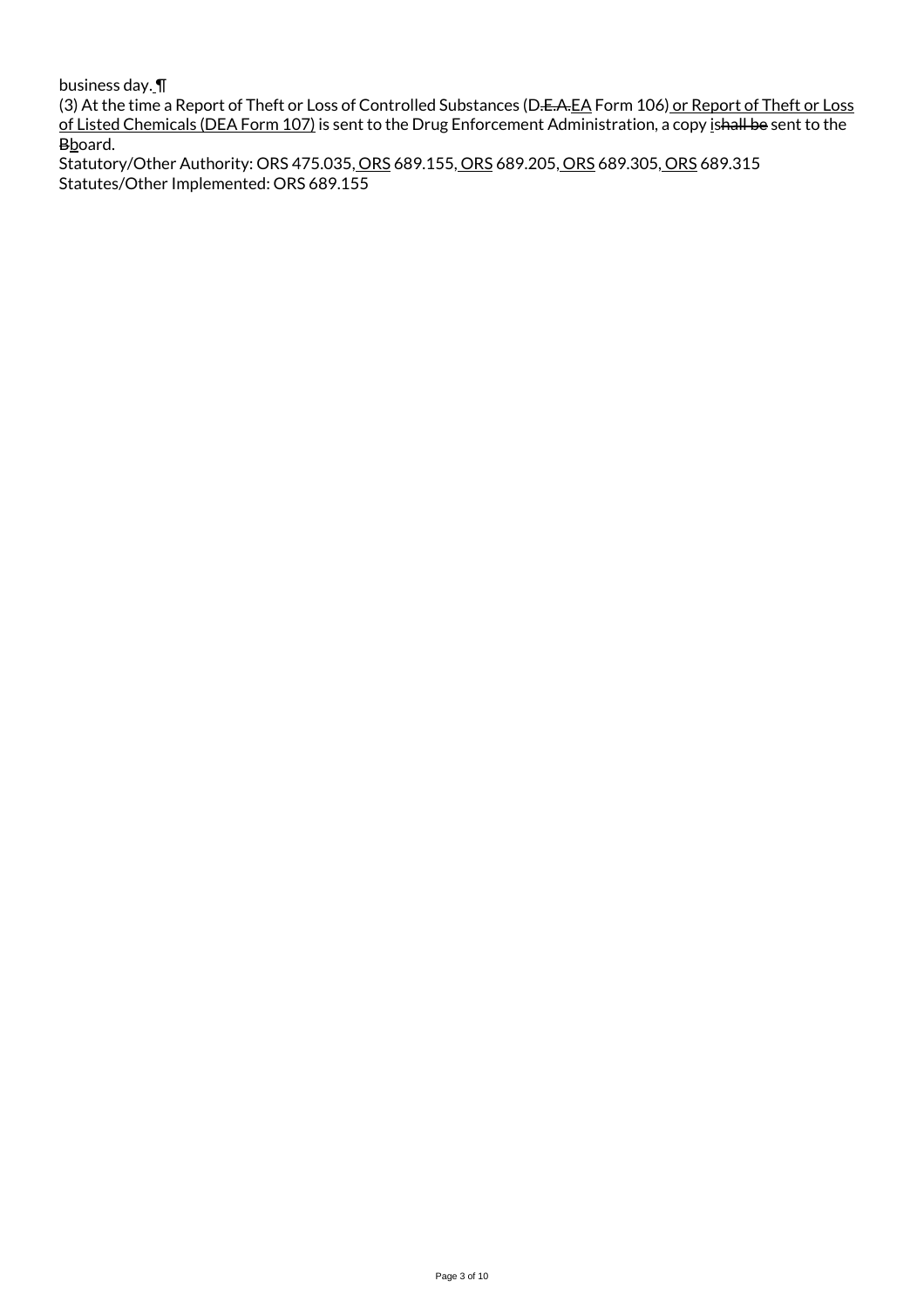RULE SUMMARY: Revisions to Division 080 are necessary to allow for the transfer of pseudoephedrine or ephedrine required by 2021 HB 2648. Procedural rules revisions to ensure clarity, transparency and promote patient safety.

CHANGES TO RULE:

855-080-0023 Schedule III ¶

Schedule III consists of the drugs and other substances by whatever official, common, usual, chemical, or brand name designated, listed in 21 CFR 1308.13 (04/01/2020); and T

(1) Products containing pseudoephedrine or the salts of pseudoephedrine as an active ingredient.¶ (2) Products containing ephedrine or the salts of ephedrine as an active ingredient.¶

(3) Products containing phenylpropanolamine or the salts of phenylpropanolamine as an active ingredient. Statutory/Other Authority: ORS 689.205, ORS 475.973

Statutes/Other Implemented: ORS 475.035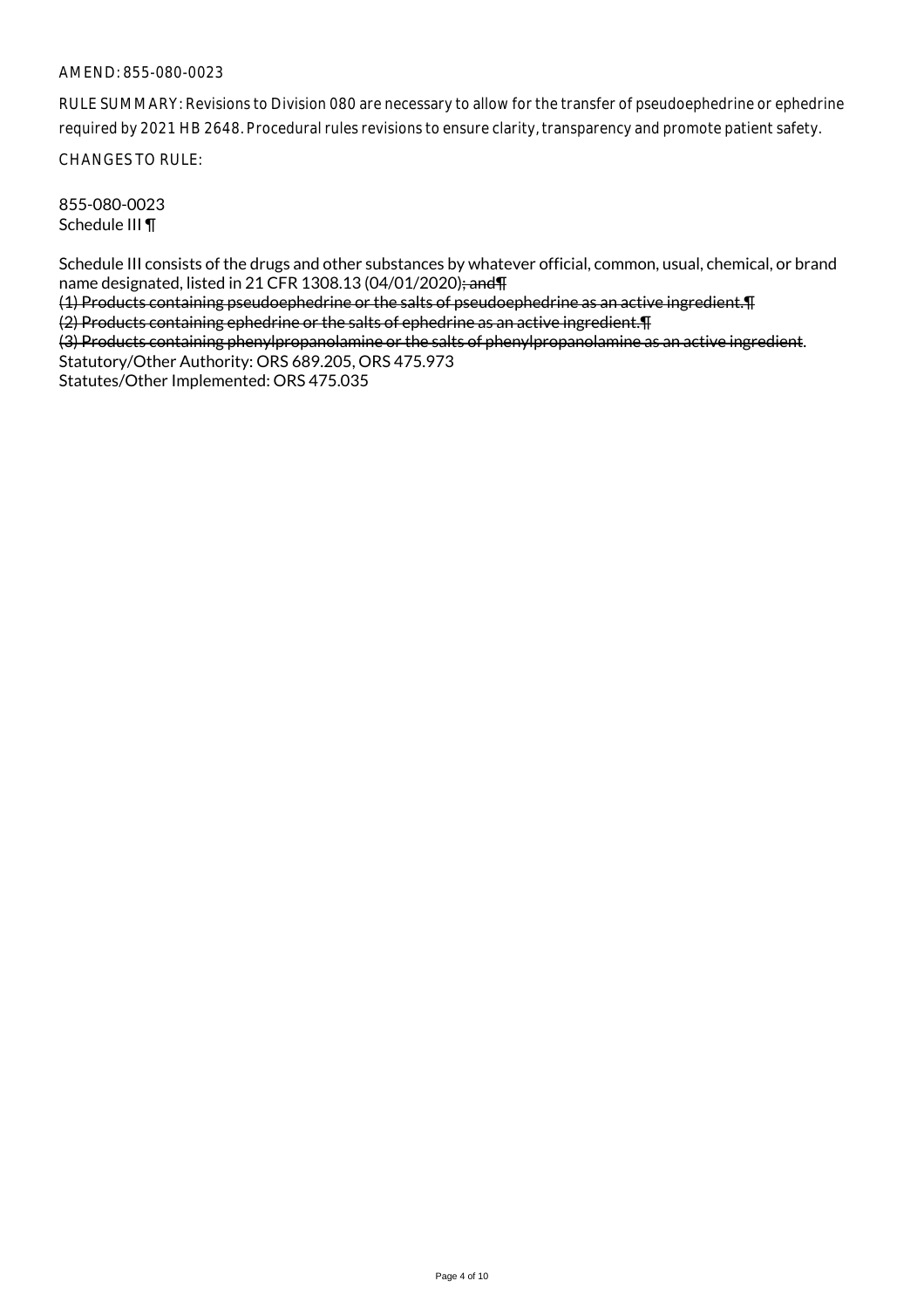RULE SUMMARY: Revisions to Division 080 are necessary to allow for the transfer of pseudoephedrine or ephedrine required by 2021 HB 2648. Procedural rules revisions to ensure clarity, transparency and promote patient safety.

CHANGES TO RULE:

855-080-0026 Schedule V ¶

Schedule V consists of the drugs and other substances, by whatever official, common, usual, chemical, or brand name designated, listed in 21 CFR 1308.15 (04/01/2020); and¶

(1) Products containing pseudoephedrine or the salts of pseudoephedrine as an active ingredient.¶

(2) Products containing ephedrine or the salts of ephedrine as an active ingredient.¶

(3) Products containing phenylpropanolamine or the salts of phenylpropanolamine as an active ingredient.¶

(4) In order to provide non-prescription pseudoephedrine or ephedrine to a purchaser, a pharmacy must:¶

(a) Store all pseudoephedrine and ephedrine behind the pharmacy counter in an area that is inaccessible to the public;¶

(b) Utilize an electronic system meeting the requirements under ORS XXX.XXX [section 2 of HB 2648 (2021)]; ¶ (c) Train individuals who are responsible for providing pseudoephedrine or ephedrine to purchasers on the

requirements of the Combat Methamphetamine Epidemic Act of 2005 (Title VII of the USA PATRIOT

Improvement and Reauthorization Act of 2005, P.L. 109-177), the Combat Methamphetamine Enhancement Act of 2010, P.L. 111-268, and use of the electronic system as described in 2021 HB 2648; ¶

(d) Ensure that only a Pharmacist, Pharmacy Technician or Certified Oregon Pharmacy Technician provides pseudoephedrine or ephedrine to the purchaser after:¶

(A) Verifying that the purchaser is 18 years of age or older;¶

(B) Verifying the identity of the purchaser with valid government-issued photo identification; and¶

(C) Confirming the purchase is allowed via the electronic system; and ¶

(e) Maintain an electronic log for at least three years from the date of the transaction that documents the following elements: ¶

(A) Date and time of the purchase; ¶

(B) Name, address and date of birth of the purchaser;¶

(C) Form of government-issued photo identification and the identification number used to verify the identity of the purchaser;¶

(D) Name of the government agency that issued the photo identification in (C);¶

(E) Name of product purchased;¶

(F) Quantity in grams of product purchased; ¶

(G) Name or initials of Pharmacist, Certified Oregon Pharmacy Technician or Pharmacy Technician who provides the drug; and ¶

(H) Signature of the purchaser. The signature of the purchaser may be recorded on a written log that also contains the transaction ID generated by the electronic system.¶

(5) All sales of pseudoephedrine or ephedrine are subject to the following quantity limits and restrictions:¶

(a) No more than 3.6 grams in a 24-hour period, no more than 9 grams in a 30-day period without regard to the number of transactions; and¶

(b) For non-liquids, product packaging is limited to blister packs containing no more than 2 dosage units per blister. Where blister packs are not technically feasible, the product must be packaged in unit dose packets or pouches.  $\P$ (6) Sections (4) and (5) do not apply to a pseudoephedrine or ephedrine when the drug is dispensed pursuant to a prescription.¶

(7) Pharmacies, Pharmacists, Certified Oregon Pharmacy Technicians and Pharmacy Technicians involved in the provision of pseudoephedrine or ephedrine to a purchaser must comply with the provisions of 21 CFR 1314.01 (04/01/2020), 21 CFR 1314.02 (04/01/2020), 21 CFR 1314.03 (04/01/2020), 21 CFR 1314.05 (04/01/2020), 21 CFR 1314.10 (04/01/2020), 21 CFR 1314.15 (04/01/2020), 21 CFR 1314.20 (04/01/2020), 21 CFR 1314.25, (04/01/2020); 21 CFR 1314.30 (04/01/2020), 21 CFR 1314.35 (04/01/2020), 21 CFR 1314.40 (04/01/2020), 21 CFR 1314.42 (04/01/2020), 21 CFR 1314.45 (04/01/2020); and 21 CFR 1314.50 (04/01/2020). Statutory/Other Authority: ORS 689.205, 2021 HB 2648

Statutes/Other Implemented: ORS 475.035, 2021 HB 2648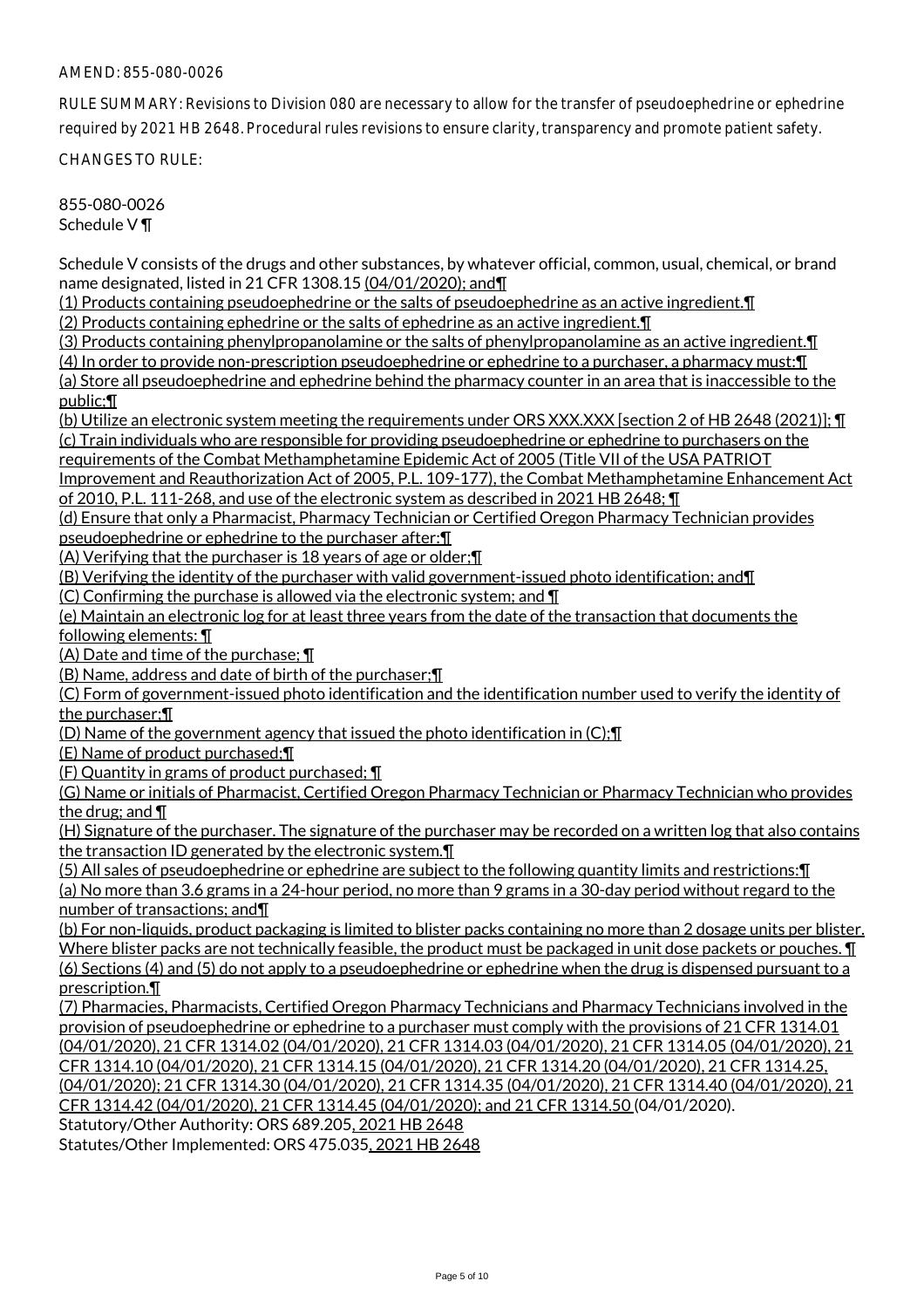RULE SUMMARY: Procedural rules revisions to ensure clarity, transparency and promote patient safety.

CHANGES TO RULE:

## 855-080-0028 Excluded or Exempted Substances ¶

Drugs and their generic equivalent(1) The board adopts the excluded substances liste found in 21 CFR 1308.22 (04/01/2020) are excluded from the schedules in OAR 855-080-0021 through 855-080-0026.¶ (2) The board adopts the exempt chemical preparations list found in 21 CFR 1308.24 (04/01/2020).¶ (3) The board adopts the exempted prescription products list in the Table of Exempted Prescription Products (06/26/2021) pursuant to 21 CFR 1308.32 (04/01/2020). Statutory/Other Authority: ORS 689.205, ORS 689.155 Statutes/Other Implemented: ORS 475.035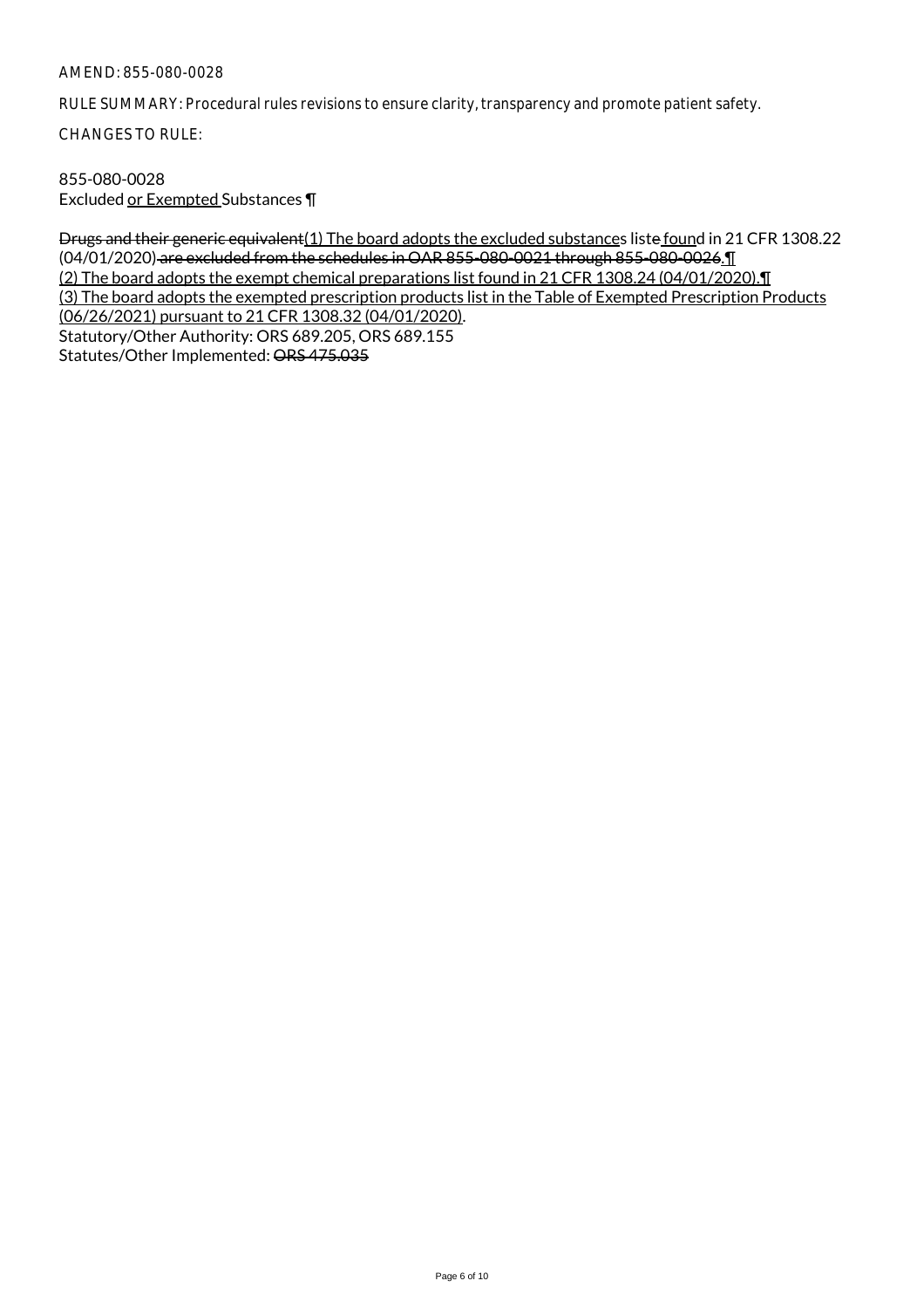## ADOPT: 855-080-0029

RULE SUMMARY: Revisions to Division 080 are necessary to allow for the transfer of pseudoephedrine or ephedrine required by 2021 HB 2648.

CHANGES TO RULE:

855-080-0029

Acceptable Subpoenas for Law Enforcement Agencies to Obtain Pseudoephedrine or Ephedrine Log Information (1) "Law Enforcement Agency" includes the following:¶

(a) County sheriffs, municipal police departments, police departments established by a university under ORS 352.121 or 353.125 and state police;¶

(b) Other police officers of this state or another state, including humane special agents as defined in ORS 181A.345;¶

(c) The Oregon Department of Justice when conducting a criminal investigation;¶

(d) A tribal government as defined in ORS 181A.680 that employs authorized tribal police officers as defined in ORS 181A.680; and¶

(e) Law enforcement agencies of the federal government.¶

(2) Acceptable subpoenas for a law enforcement agency to obtain information in a pseudoephedrine or ephedrine log are subpoenas lawfully issued by:¶

(a) A grand jury under ORS 136.563;¶

(b) A district attorney under ORS 136.565;¶

(c) The Oregon Attorney General under ORS 183.073;¶

(d) A law enforcement agency of a tribal government under tribal subpoena authority; and¶

(e) A federal law enforcement agency under federal subpoena power.¶

(3) Subpoenas that meet the criteria in (2) are accepted by the board under ORS XXX.XXX [section 2, subsection 5 of HB 2648 (2021)]. The board does not act as a decisionmaker as to a subpoena issued for pseudoephedrine or ephedrine logs under this rule. The board is not a party to a subpoena for information contained in a

pseudoephedrine or ephedrine log under this rule.

Statutory/Other Authority: ORS 689.205, 2021 HB 2648

Statutes/Other Implemented: 2021 HB 2648, ORS 475.035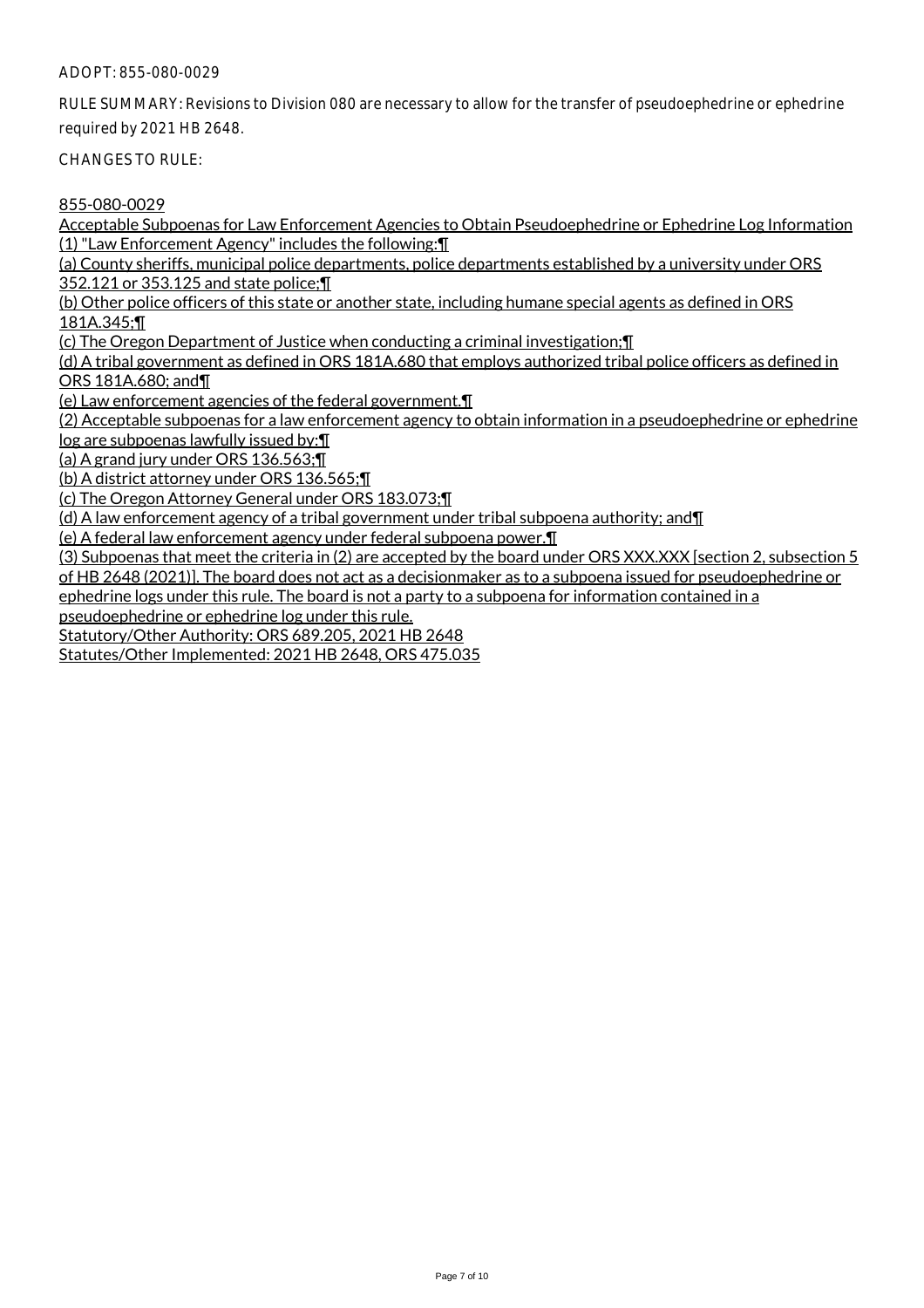RULE SUMMARY: Procedural rules revisions to ensure clarity, transparency and promote patient safety.

CHANGES TO RULE:

855-080-0031 Registration Requirements ¶

(1) Every person who manufactures, delivers or dispenses any controlled substance within this state or who proposes to engage in the manufacture, delivery or dispensing of any controlled substance within this state must obtain a controlled substance registration annually issued by the State Board of Pharmacy.¶ (2) The board adopts the exceptions to registration for distribution by dispenser to another practitioner pursuant

to 21 CFR 1307.11 (04/01/2020).¶

(3) The board adopts the exceptions to registration for the incidental manufacture of controlled substances pursuant to 21 CFR 1307.13 (04/01/2020).

Statutory/Other Authority: ORS 689.155, ORS 689.205 Statutes/Other Implemented: ORS 475.125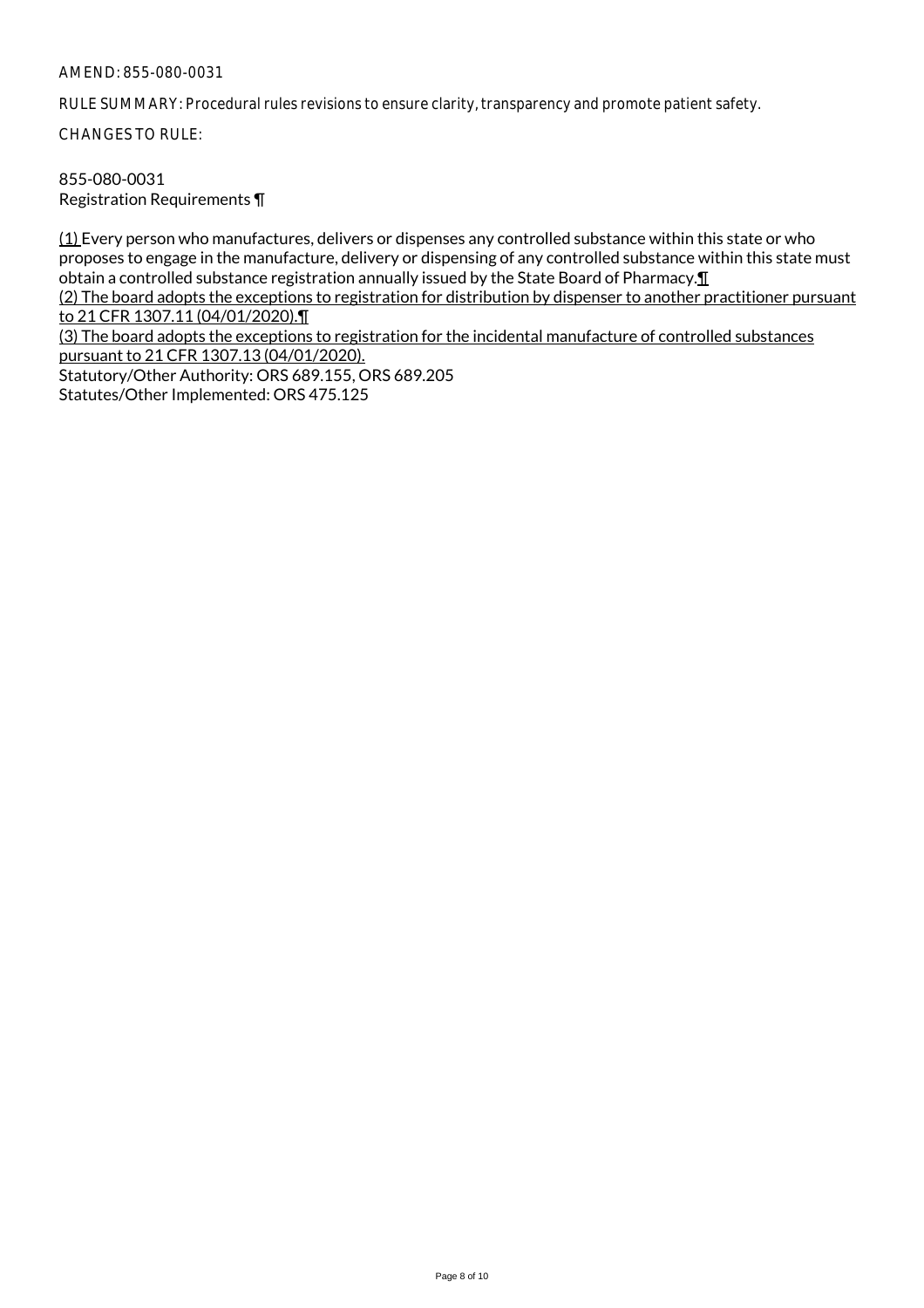#### REPEAL: 855-080-0080

RULE SUMMARY: Procedural rules revisions to ensure clarity, transparency and promote patient safety.

CHANGES TO RULE:

## 855-080-0080 Special Exceptions ¶

The board adopts the exceptions to registration found in 21 CFR 1307.11 (04/01/2020) and 21 CFR 1307.13 (04/01/2020). Statutory/Other Authority: ORS 689.205 Statutes/Other Implemented: ORS 475.035